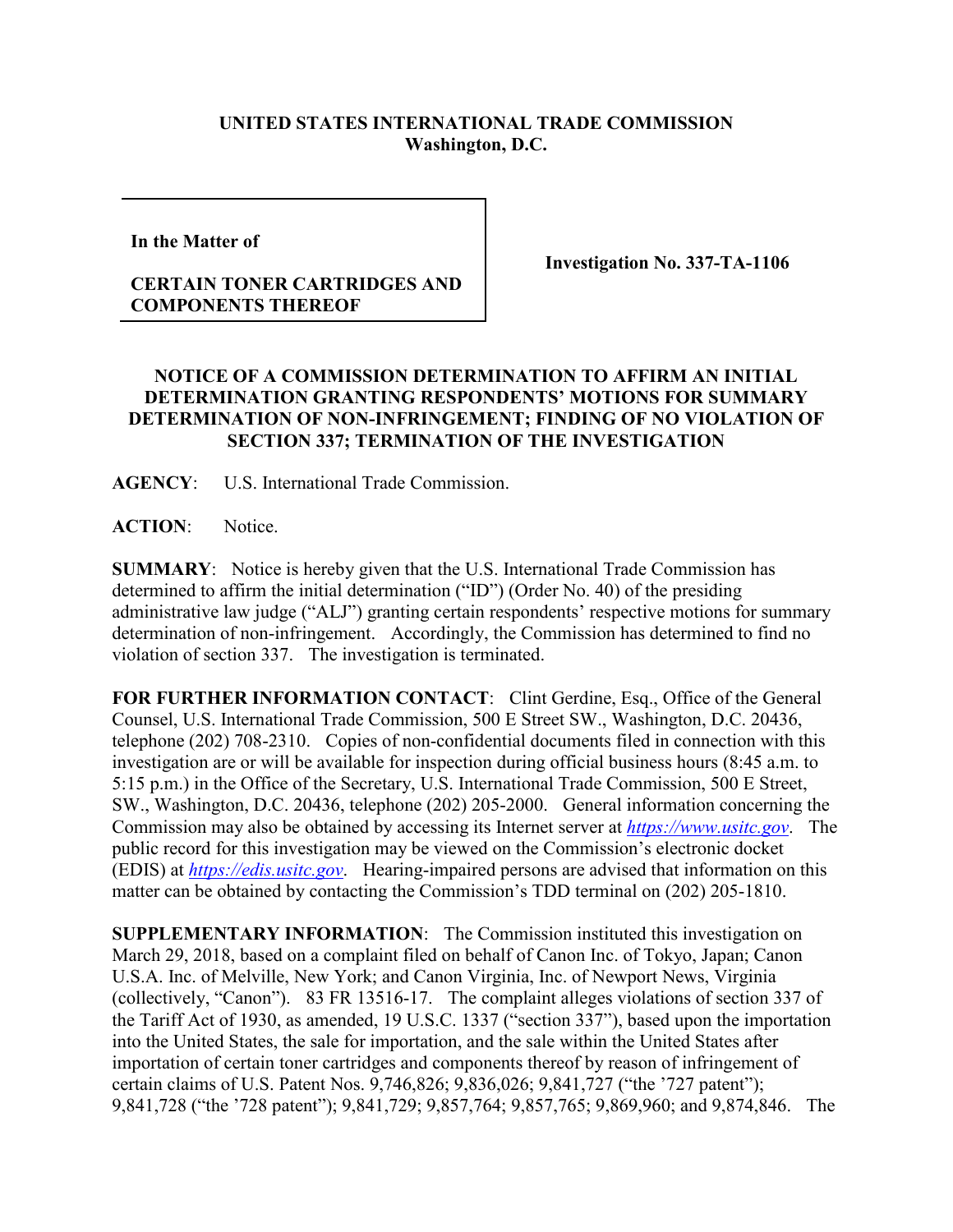Commission's notice of investigation named numerous respondents, including: Ninestar Corporation and Ninestar Image Tech Limited, both of Guangdong, China; Ninestar Technology Company, Ltd. of City of Industry, California; and Static Control Components, Inc. of Stanford, North Carolina (collectively, "Ninestar"); Print-Rite N.A., Inc. of La Vergne, Tennessee; Union Technology International (M.C.O.) Co. Ltd. of Rodrigues, Macau; Print-Rite Unicorn Image Products Co. Ltd. of Zhuhai, China; The Supplies Guys, Inc. of Lancaster, Pennsylvania; and LD Products, Inc. of Long Beach, California (collectively, "Print-Rite"); and Aster Graphics, Inc. of Placentia, California; Aster Graphics Co., Ltd. of Guangdong, China; and Jiangxi Yibo E-tech Co., Ltd. of Jiangxi, China (collectively, "Aster"; all collectively, "the active respondents"). The Office of Unfair Import Investigations ("OUII") is also a party to the investigation. The '727 and '728 patents have been terminated from the investigation. *See* Order No. 18 (June 28, 2018), *unreviewed by* Comm'n Notice (July 23, 2018).

All other respondents have been found in default or terminated from the investigation based on withdrawal of Canon's allegations as to those respondents. *See, e.g.*, Order No. 11 (May 2, 2018) (ID finding eleven respondents in default); *unreviewed by* Comm'n Notice (May 23, 2018); Order No. 30 (Oct. 22, 2018) (ID terminating the investigation as to a single respondent); *unreviewed by* Comm'n Notice (Nov. 19, 2018). Specifically, the following thirtyfive respondents have been found in default: Arlington Industries, Inc. of Waukegan, Illinois; Ourway US Inc. of City of Industry, California; Print After Print, Inc. d/b/a OutOfToner.com of Phoenix, Arizona; GPC Trading Co. Limited d/b/a GPC Image of Kowloon, Hong Kong; ACM Technologies, Inc. of Corona, California; Ourway Image Tech. Co., Ltd., Ourway Image Co., Ltd., and Zhuhai Aowei Electronics Co., Ltd., all of Zhuhai, China; Acecom, Inc. – San Antonio d/b/a InkSell.com of San Antonio, Texas; Bluedog Distribution Inc. of Hollywood, Florida; i8 International, Inc. d/b/a Ink4Work.com of City of Industry, California; Ink Technologies Printer Supplies, LLC of Dayton, Ohio; Linkyo Corp. d/b/a SuperMediaStore.com of La Puente, California; CLT Computers, Inc. d/b/a Multiwave and MWave of Walnut, California; Imaging Supplies Investors, LLC d/b/a SuppliesOutlet.com, SuppliesWholesalers.com, and OnlineTechStores.com of Reno, Nevada; Online Tech Stores, LLC d/b/a SuppliesOutlet.com, SuppliesWholesalers.com, and OnlineTechStores.com of Grand Rapids, Michigan; Fairland, LLC d/b/a ProPrint of Anaheim Hills, California; 9010-8077 Quebec Inc. d/b/a Zeetoner of Quebec, Canada; World Class Ink Supply, Inc. of Woodbury, New Jersey; EIS Office Solutions, Inc. and Zinyaw LLC d/b/a TonerPirate.com, both of Houston, Texas; eReplacements, LLC of Grapevine, Texas; Garvey's Office Products, Inc. of Niles, Illinois; Master Print Supplies, Inc. d/b/a HQ Products of Burlingame, California; Reliable Imaging Computer Products, Inc. of Northridge, California; Frontier Imaging Inc. of Compton, California; Hong Kong BoZe Company Limited d/b/a Greensky of New Kowloon, Hong Kong; Apex Excel Limited d/b/a ShopAt247 of Rowland Heights, California; Billiontree Technology USA Inc. d/b/a Toner Kingdom of City of Industry, California; Kuhlmann Enterprises, Inc. d/b/a Precision Roller of Phoenix, Arizona; FTrade Inc. d/b/a ValueToner of Staten Island, New York; V4INK, Inc. of Ontario, California; Do It Wiser LLC d/b/a Image Toner of Alpharetta, Georgia; Global Cartridges of Burlingame, California; and Kingway Image Co., Ltd. d/b/a Zhu Hai Kingway Image Co., Ltd. of Zhuhai, China.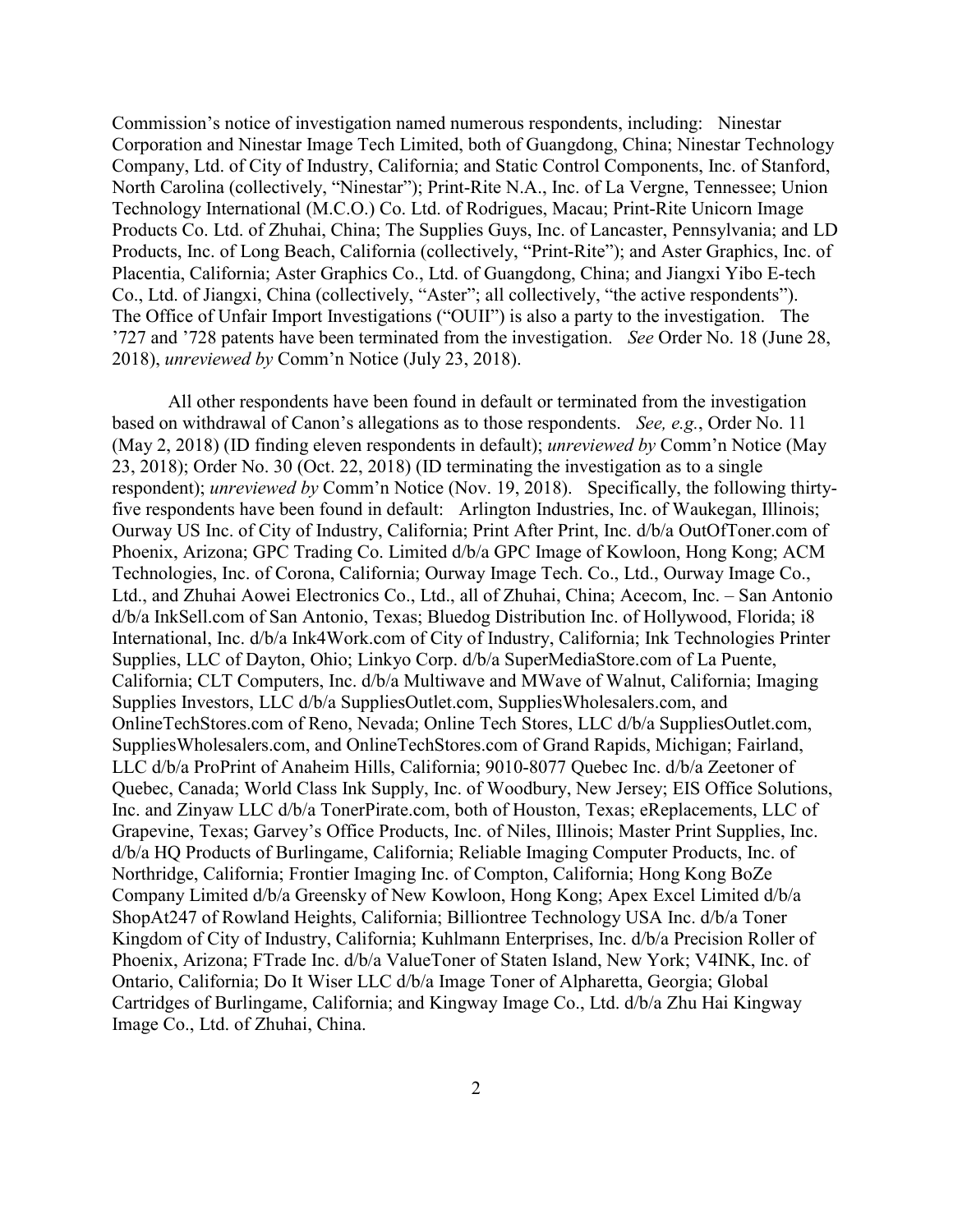On November 28, 2018, Print-Rite and Aster each moved for summary determination that their respective accused products do not infringe the asserted patents. On the same date, Ninestar filed an unopposed motion for leave to file a motion for summary determination that its accused products do not infringe the asserted patents. All of the active respondents' motions were contingent on the ALJ construing the asserted claims to require a pivotable coupling member. Also, on the same date, Canon moved for summary determination of infringement with respect to all of the respondents' accused products, both active and defaulting. Canon's motion was contingent on the ALJ construing the asserted claims to require a coupling member that does not need to pivot or incline. On December 10, 2018, Canon stated in its response to the two pending summary determination motions that it would not oppose the motions if the ALJ construed the asserted claims to require a pivotable coupling member. On the same date, OUII filed a response supporting all of the motions for summary determination of non-infringement, including Ninestar's motion for leave to file its motion for summary determination of noninfringement.

On February 28, 2019, the ALJ issued her *Markman* Order (Order No. 38) construing the asserted claims to require a pivotable coupling member. On March 6, 2019, Ninestar moved, based on the *Markman* Order's claim construction, for summary determination of noninfringement. On March 8, 2019, Canon stated in its response to Ninestar's motion that it would not oppose the motion based on the *Markman* Order.

On March 13, 2019, the ALJ issued the subject ID (Order No. 40) granting each motion for summary determination of non-infringement. In the subject ID, the ALJ also denied Canon's motion for summary determination of infringement as moot. On March 25, 2019, Canon and the Active Respondents each petitioned for review of the subject ID. On April 1, 2019, Canon and the Active Respondents each filed a response in opposition to the other party's petition for review. On the same date, OUII filed a response in opposition to each petition for review.

On May 6, 2019, the Commission determined to review the ID and the underlying *Markman* Order in their entirety and requested the parties to respond to certain questions concerning the issues under review. On May 14, 2019, Canon filed its written submission in response to the Commission questions. Canon stated that it does not seek relief against the defaulting respondents unless the *Markman* Order's construction requiring a pivotable coupling member is modified.

Having reviewed the record of the investigation, including Order No. 40 and the *Markman* Order, the parties' briefing, and Canon's response, the Commission has determined to affirm the subject ID. Accordingly, the Commission finds no violation of section 337. The investigation is terminated.